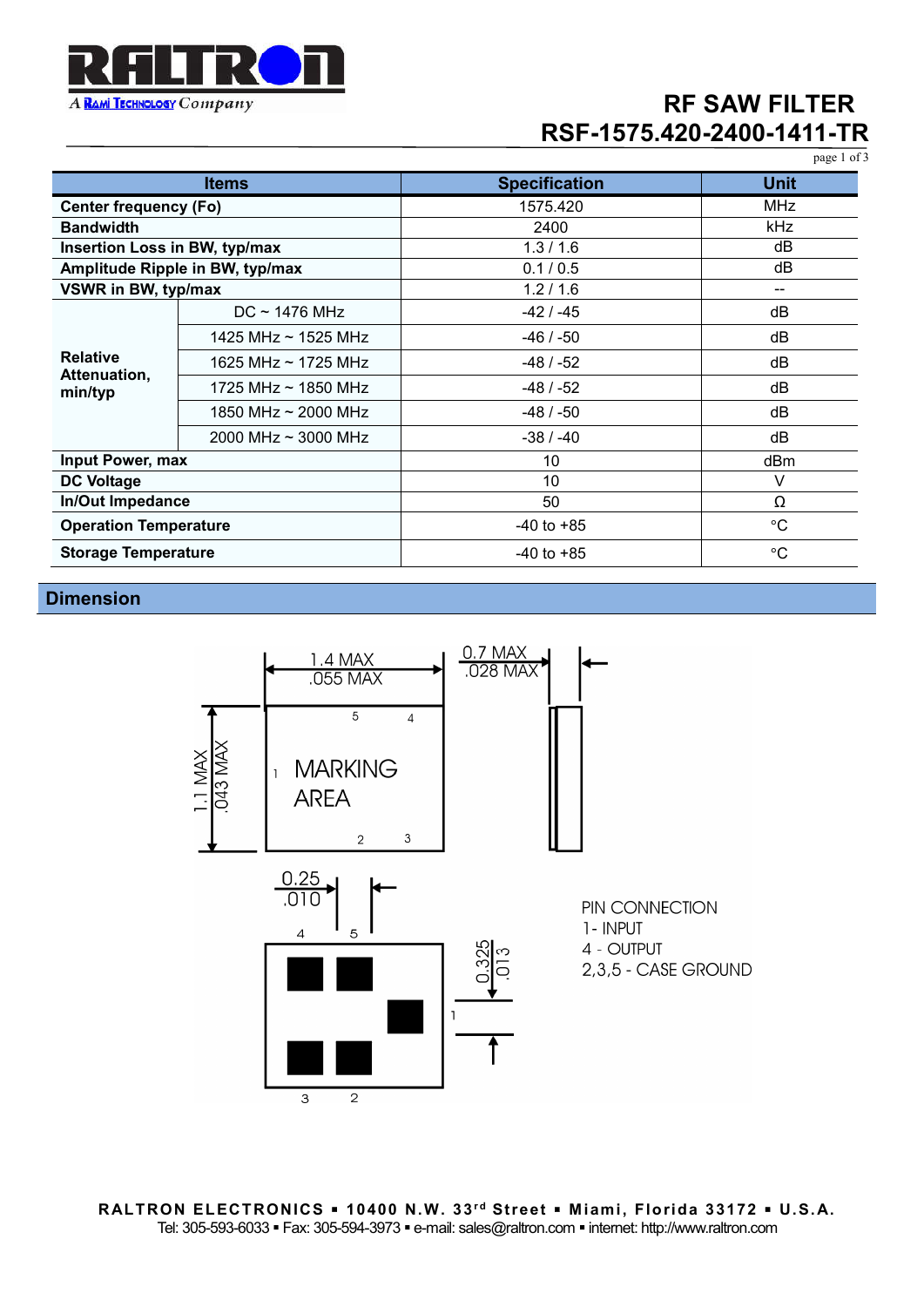

## **RF SAW FILTER RSF-1575.420-2400-1411-TR**

page 2 of 3

### **Frequency Characteristics**



**REFLOW PROFILE**



**RALTRON ELECTRONICS . 10400 N.W. 33rd Street . Miami, Florida 33172 . U.S.A.** Tel: 305-593-6033 · Fax: 305-594-3973 · e-mail: sales@raltron.com · internet: http://www.raltron.com